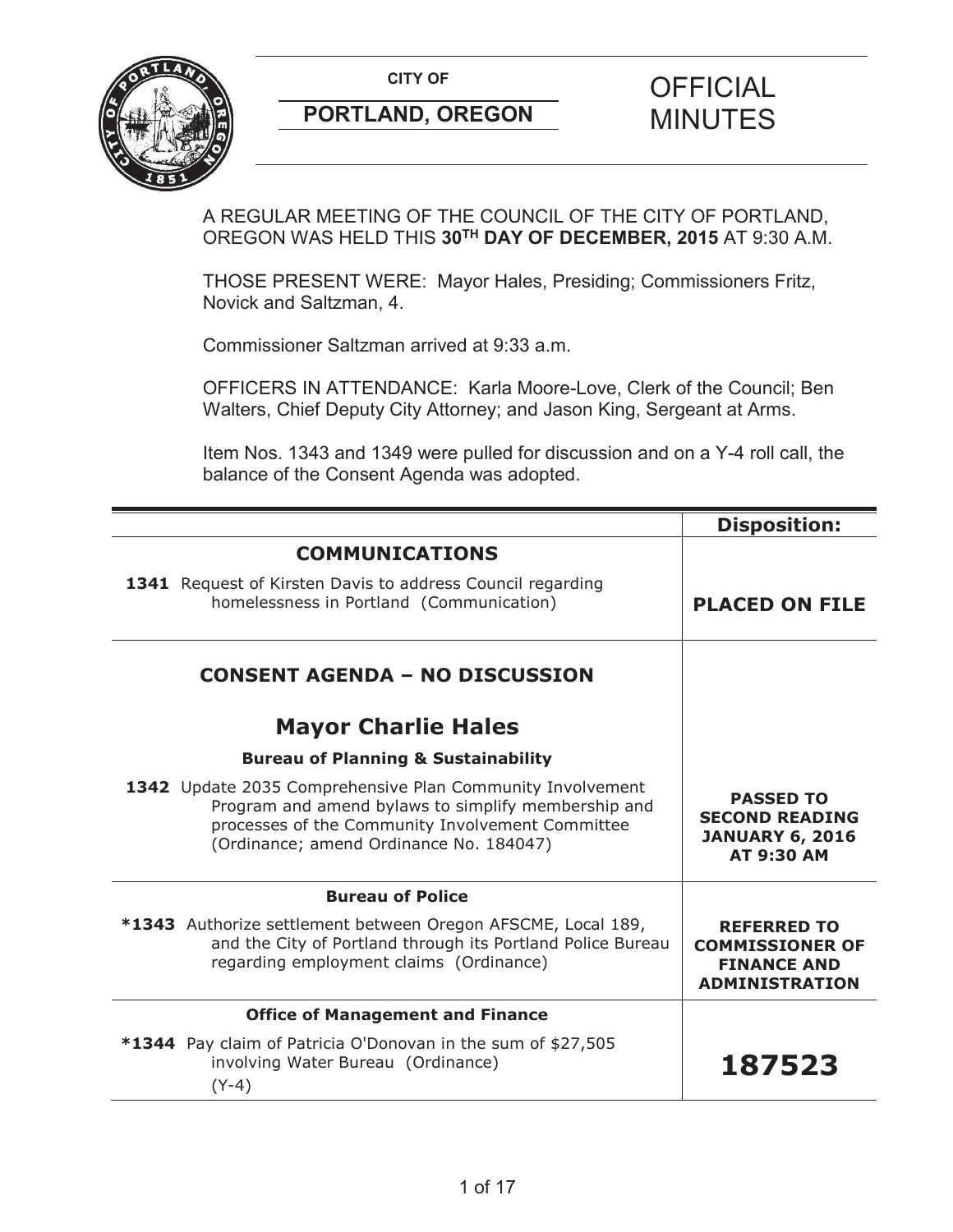| December 30, 2015                                                                                                                                                                                                                                                                                                                           |                                                                                   |
|---------------------------------------------------------------------------------------------------------------------------------------------------------------------------------------------------------------------------------------------------------------------------------------------------------------------------------------------|-----------------------------------------------------------------------------------|
| *1345 Pay claim of Maya Kleber-Rose in the amount of \$28,262<br>involving the Bureau of Development Services<br>(Ordinance)<br>$(Y-4)$                                                                                                                                                                                                     | 187524                                                                            |
| 1346 Issue a revocable permit allowing Wimactel, Inc. to install,<br>maintain and operate public telephones on City streets for<br>a period of five years (Ordinance)                                                                                                                                                                       | <b>PASSED TO</b><br><b>SECOND READING</b><br><b>JANUARY 6, 2016</b><br>AT 9:30 AM |
| <b>Commissioner Amanda Fritz</b>                                                                                                                                                                                                                                                                                                            |                                                                                   |
| <b>Position No. 1</b>                                                                                                                                                                                                                                                                                                                       |                                                                                   |
| <b>Office of Neighborhood Involvement</b>                                                                                                                                                                                                                                                                                                   |                                                                                   |
| *1347 Authorize grant agreement of \$12,000 for East Portland<br>Neighbors, Inc. to administer the newsletter production of<br>East Portland Neighborhood Association News<br>(Ordinance)<br>$(Y-4)$                                                                                                                                        | 187525                                                                            |
|                                                                                                                                                                                                                                                                                                                                             |                                                                                   |
| <b>Commissioner Nick Fish</b>                                                                                                                                                                                                                                                                                                               |                                                                                   |
| <b>Position No. 2</b>                                                                                                                                                                                                                                                                                                                       |                                                                                   |
| <b>Water Bureau</b>                                                                                                                                                                                                                                                                                                                         |                                                                                   |
| 1348 Authorize the Water Bureau to enter into a Multi Funded<br>Research Agreement with the Water Research Foundation,<br>Seattle Public Utilities, and Confluence Engineering, Inc.<br>for a Tailored Collaboration on the effectiveness of<br>flushing on water quality not to exceed \$50,000 (Second<br>Reading Agenda 1318)<br>$(Y-4)$ | 187526                                                                            |
|                                                                                                                                                                                                                                                                                                                                             |                                                                                   |
| <b>City Auditor Mary Hull Caballero</b>                                                                                                                                                                                                                                                                                                     |                                                                                   |
| 1349 Approve Council Minutes for January-July 2015 (Report)<br>Motion to accept the report: Moved by Novick and<br>seconded by Saltzman.<br>$(Y-4)$                                                                                                                                                                                         | <b>APPROVED</b>                                                                   |
| <b>REGULAR AGENDA</b>                                                                                                                                                                                                                                                                                                                       |                                                                                   |
|                                                                                                                                                                                                                                                                                                                                             |                                                                                   |
| <b>Mayor Charlie Hales</b>                                                                                                                                                                                                                                                                                                                  |                                                                                   |
| <b>Office of Management and Finance</b>                                                                                                                                                                                                                                                                                                     |                                                                                   |
| 1350 Authorize a participating agreement with U.S. Bank National<br>Association for fleet credit card services for fuel for a not<br>to exceed amount of \$4,250,000 for five years<br>(Procurement Report - Bid No. 00000180)                                                                                                              | <b>CONTINUED TO</b><br><b>JANUARY 13, 2016</b><br><b>AT 9:30 AM</b>               |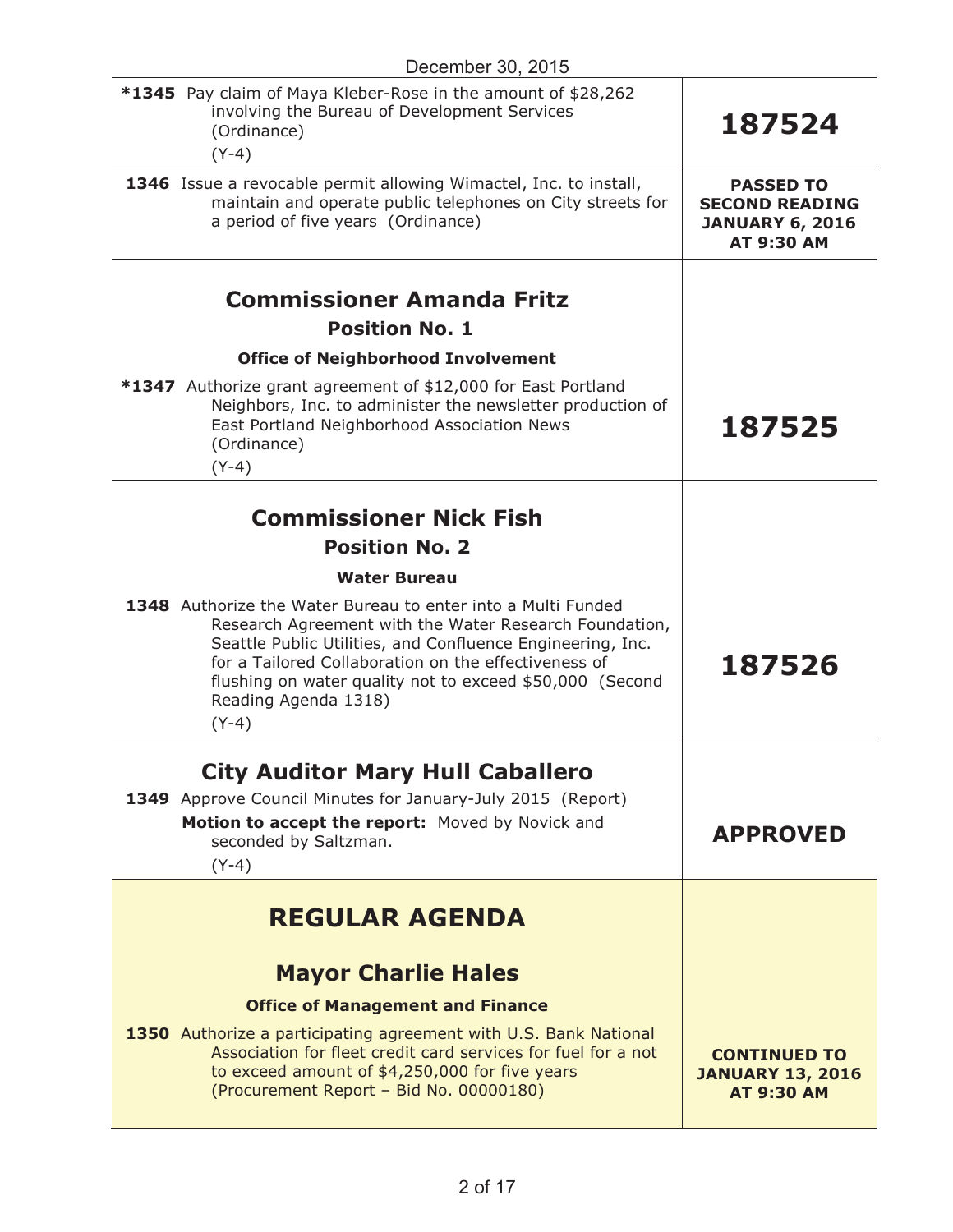| *1351 Authorize contract with 2KG Contractors, Inc. for \$832,000<br>for the Walter's Hill Radio Site Upgrade (Ordinance; Bid<br>No. 00000107)<br>$(Y-4)$                                                                                                                                                              | 187527                                                                                   |
|------------------------------------------------------------------------------------------------------------------------------------------------------------------------------------------------------------------------------------------------------------------------------------------------------------------------|------------------------------------------------------------------------------------------|
| *1352 Increase contract with SAP Public Services, Inc. in the<br>amount of \$556,548 for a total not-to-exceed amount of<br>\$7,008,088 to acquire software licenses and maintenance<br>services for the City enterprise business system<br>(Ordinance; amend Contract No. 36718)<br>$(Y-4)$                           | 187528                                                                                   |
| <b>Commissioner Steve Novick</b>                                                                                                                                                                                                                                                                                       |                                                                                          |
| <b>Position No. 4</b>                                                                                                                                                                                                                                                                                                  |                                                                                          |
| <b>Bureau of Transportation</b><br>1353 Authorize the Bureau of Transportation to acquire certain<br>permanent and temporary rights necessary for<br>construction of the NE Glisan St and NE 90th Ave Bridge<br>Replacement project, through the exercise of the City's<br>Eminent Domain Authority (Ordinance)        | <b>PASSED TO</b><br><b>SECOND READING</b><br><b>JANUARY 6, 2016</b><br><b>AT 9:30 AM</b> |
| 1354 Approve hourly rate increase for on-street parking in the<br>Downtown Meter District to better manage parking and<br>provide a more safe and reliable parking system; to be<br>implemented after the 2015 holiday shopping season<br>(Second Reading Agenda 1340; amend Policy TRN-3.450)<br>$(Y-4)$              | 187529                                                                                   |
| 1355 Assess benefited properties for street, sidewalk and<br>stormwater improvements in the NE 52nd Ave and Alberta<br>St Local Improvement District (Second Reading Agenda<br>1324; C-10045)<br>$(Y-4)$                                                                                                               | 187530                                                                                   |
| 1356 Authorize a competitive solicitation for the purchase of<br>Security Services for SmartPark Garages and the Portland<br>Streetcar Facility at an estimated amount of \$4,000,000<br>(Second Reading Agenda 1325)<br>$(Y-4)$                                                                                       | 187531                                                                                   |
| 1357 Extend contract with Central Parking System of Washington,<br>Inc. through March 31,2017 with an administrative option<br>to extend one additional year through March 31, 2018 to<br>manage and maintain six SmartPark Parking Garages<br>(Second Reading Agenda 1326; amend Contract No.<br>30001972)<br>$(Y-4)$ | 187532                                                                                   |
| <b>Commissioner Amanda Fritz</b><br><b>Position No. 1</b>                                                                                                                                                                                                                                                              |                                                                                          |
| <b>Portland Parks &amp; Recreation</b>                                                                                                                                                                                                                                                                                 |                                                                                          |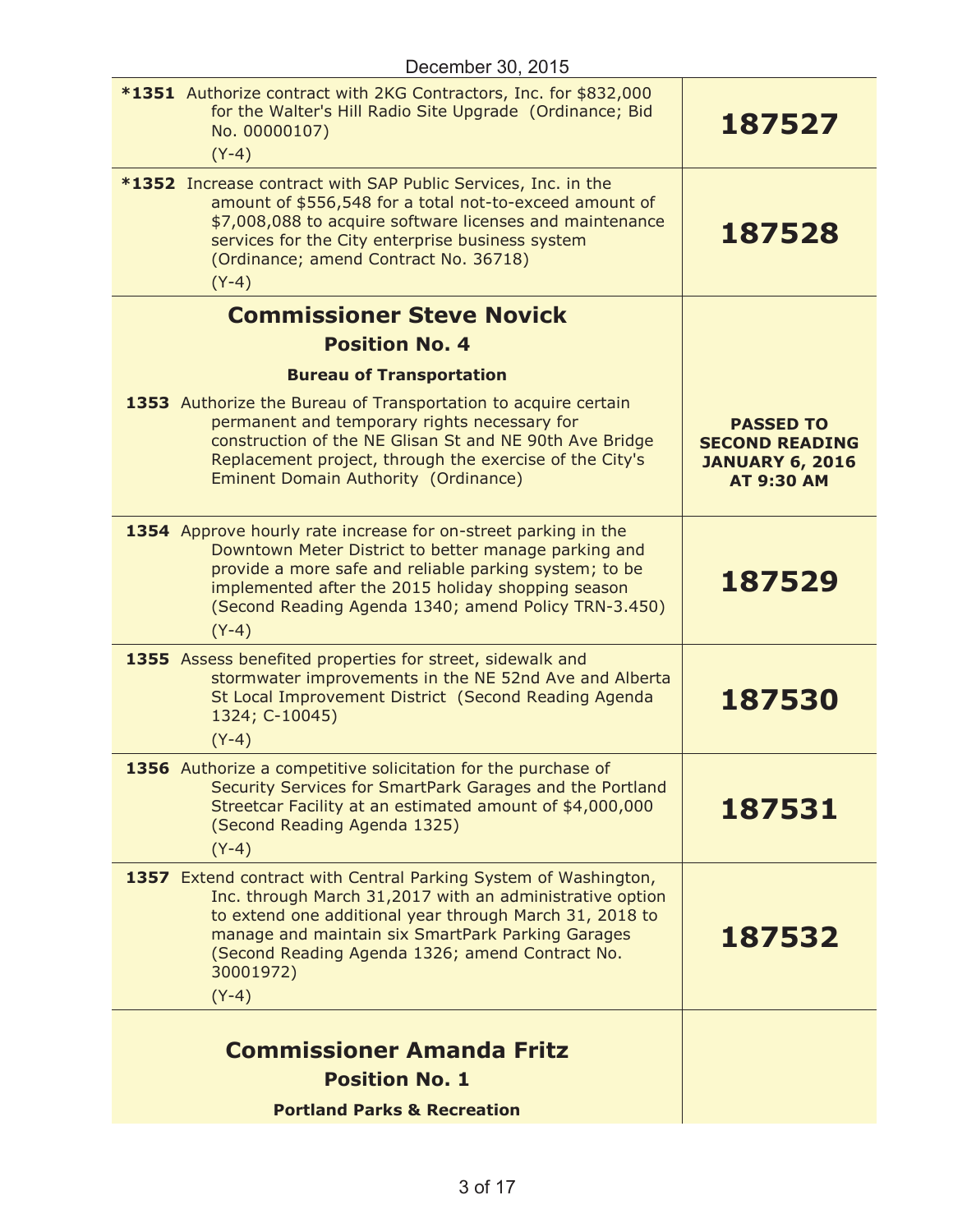| December 30, 2015 |  |  |
|-------------------|--|--|
|-------------------|--|--|

| <b>*1358</b> Authorize twenty-four contracts, eight with architectural<br>firms, eight with landscape architectural firms, and eight<br>with civil engineering firms, for services on an as-needed<br>basis, for a total not-to-exceed amount of \$250,000 per<br>contract (Ordinance)<br>$(Y-4)$ | 187533 |
|---------------------------------------------------------------------------------------------------------------------------------------------------------------------------------------------------------------------------------------------------------------------------------------------------|--------|
| <b>Commissioner Dan Saltzman</b><br><b>Position No. 3</b><br><b>Portland Fire &amp; Rescue</b><br><b>*1359</b> Authorize the restoration of Kelly Days to Portland Fire &<br>Rescue Deputy Chiefs in the Emergency Operations<br>Division (Ordinance)                                             | 187534 |
| $(Y-4)$<br><b>Portland Housing Bureau</b>                                                                                                                                                                                                                                                         |        |
| 1360 Establish annual sale price cap for the Homebuyer Opportunity<br>Limited Tax Exemption Program (Resolution)<br>$(Y-4)$                                                                                                                                                                       | 37176  |

At 10:27 a.m., Council adjourned.

**MARY HULL CABALLERO**

Auditor of the City of Portland

ail

By Karla Moore-Love Clerk of the Council

For a discussion of agenda items, please consult the following Closed Caption File.

| <b>WEDNESDAY, 2:00 PM, DECEMBER 30, 2015</b>     |  |
|--------------------------------------------------|--|
| DUE TO LACK OF AN AGENDA<br>THERE WAS NO MEETING |  |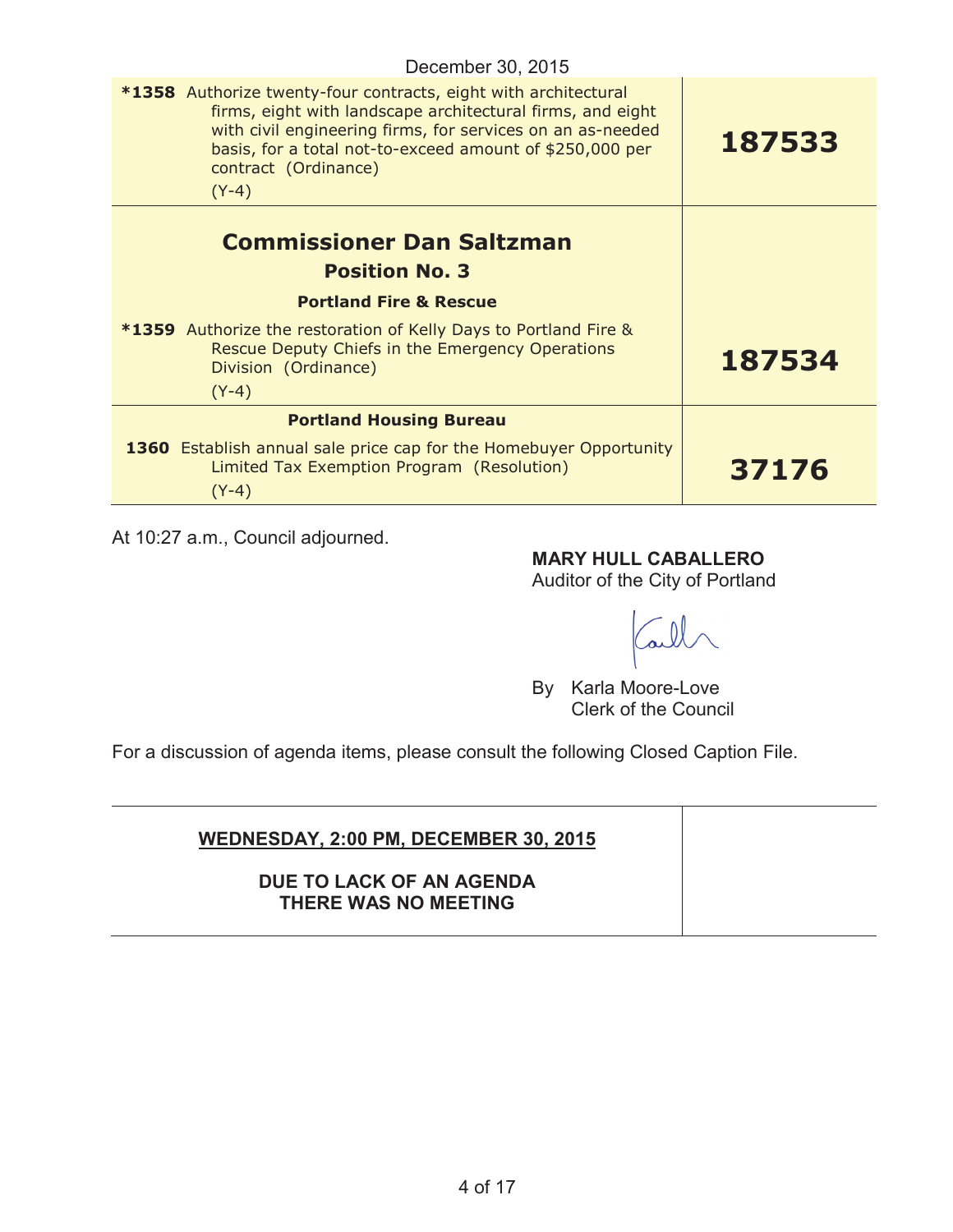#### December 30, 2015 **Closed Caption File of Portland City Council Meeting**

This file was produced through the closed captioning process for the televised City Council broadcast and should not be considered a verbatim transcript. Key: **\*\*\*\*\*** means unidentified speaker.

### **DECEMBER 30, 2015 9:30 AM**

**Hales:** Are we ready? Good morning everyone. Welcome to the December 30th meeting of the Portland city council. Please call the roll. [roll call]

**Novick:** Here **Fritz:** Here **Fish: Saltzman:** Late arv at 9:33 **Hales:** Here **Hales:** Good morning everyone. We have a relatively brief agenda today and I think we're going to have commissioner Saltzman because we do have emergency items on it. Before we move to communications, we have two items being pulled from consent that I know of. 1343 and 1349. Any others? Okay. Let's move to communications, please, item 1341. **Item 1341.**

**Hales:** Ms. Davis, come on up, please. Good morning.

**Kirstin Davis:** Good morning. This will be a thoroughly truncated version to what you have before you. I will just read part of it and kind of summarize part of it. As you know, Portland and many other places are in a state of emergency regarding housing and homelessness. Which is at least in part is a result of the corporatization of our society and concentration of wealth in the top one percent. Too many corporations pay their employees less than a living wage, send jobs overseas, don't contribute their fair share of taxes to our society and all after using our public coffers for their infrastructure needs. As more and more ordinary hard working people find it impossible to pay the exorbitant rents in our city, I predict the homelessness problem will grow and intensify, tragic result of national policy. There are a few measures that I feel Portland can take and you may already be considering some of these. Ongoing city policy whereby rental buildings of more than 10 units are required ongoingly to reserve 30% of their units as being affordable housing. And, you know, this can be subsidized with taxes on things like take-out meals or other nonessential goods. I would also like to see a high tax rate on developers building outsized mcmansion type homes, because they just drive up the prices of homes in the city. And, you know, if that 25,000 demolition tax can be reconfigured, that could also help to go towards affordable housing. The other thing I would love to see Portland do, Oregon, and Texas are the only two states that do not allow inclusionary zoning. And I would really like to see that ban repealed. If you could -- I know it is not necessarily your purview, but if you can, you know, put pressure on the state legislature to please, you know, repeal that ban, I think it can really help, you know, these different measures I think can help a great deal. You know, in general, I think we need to do everything we can to make this country work for the average person and to reclaim it from the greed of the corporations and the developers who are using it for their own ends without regards for the consequences to the larger community. The only real answer that I see intelligent policy overall. I guess my final request of you is that you use your position of power to require any corporate entity that comes to Portland looking for opportunity that they pay a truly fair share of taxes, living wages and pull benefits for all employees and they pay for their own infrastructure needs. Do not expect the taxpayers to pay for that for them. And to respect the rights of humans and the larger environment. If they want to come here and take advantage of the community, we really don't want them here and anything less than maintaining these values will result in the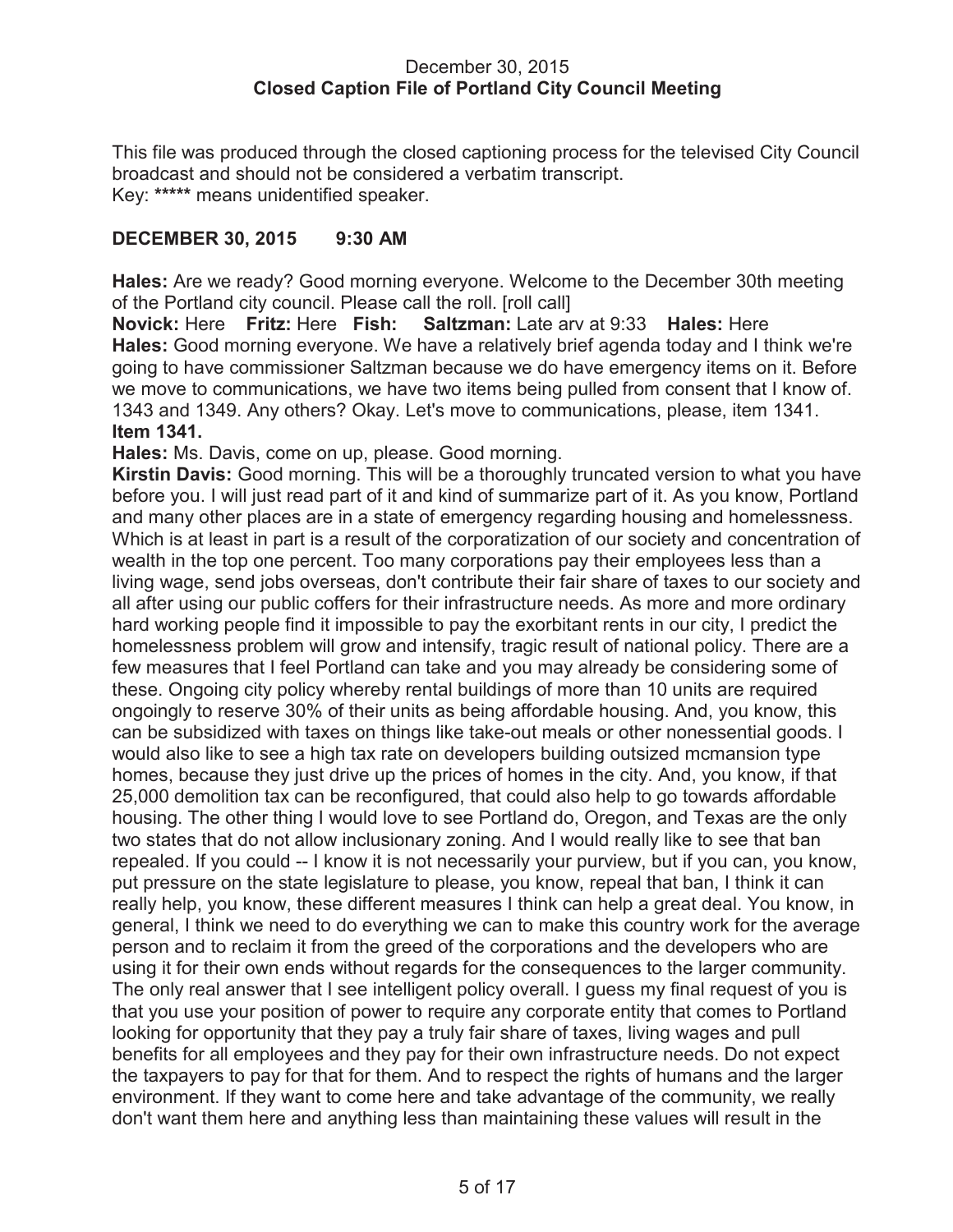many tents we see outside and many more homeless people we don't see living in their cars or doubling up with relatives. So, thank you.

**Hales:** Thank you, thank you very much. Appreciate. Keep up your advocacy, please, as a citizen. Legislators might listen you to us but especially might also listen to you.

**Fritz:** Commissioner Saltzman and the mayor, a lot of time down in Salem. Mayor says it will be on our agenda for the short session. If you can become connected with the

advocacy groups and help put pressure on your legislators as well as others that would be helpful.

**Davis:** I will do that. Thank you.

**Hales:** Thanks very much. Thanks for coming.

**Hales:** Okay. We have no other communications items this morning. Let's go to consent. We have two items pulled. Any others? Let's take a vote please on the balance of the consent calendar.

**Novick:** Aye. **Fritz:** Aye. **Saltzman:** Aye.

**Hales:** Aye. Okay. Why don't we go ahead and take those now. Item 1343, just need to read it.

### **Item 1343.**

**Hales:** There is no objection, this needs more work. I will refer it back to my office. [gavel pounded].

**Hales:** Item 1449 pulled for testimony.

### **Item 1349.**

**Hales:** Lightning, did you want to speak on this? Come on up, please. Good morning. **Lightning:** Good morning. My name is lightning, I represent lightning watchdog pdx. One of the reasons why I pulled this item is that I wanted to have a clear understanding on how long these minutes are retained. I know in some states, they retain the records for one to possibly three years. And I wanted to make sure that we retain these indefinitely and that they're put in the archives. Another issue that I wanted to have an understanding is on the video itself. A lot of times we have meetings that are set and we miss another meeting, say happening at another location, such as a lot of times I want to go to Portland planning and sustainability meetings, and my understanding they don't do videotape and I would like to know what the requirements are if we can have video so when we're having meetings at one location, we can also go back at the end of the day and take a look at the video of the meeting at another location. I wanted to know what the requirements would be to have video. Another issue, I want to have a more clear understanding on the open meeting law as far as pertaining to special committees, neighborhood associations, various other groups that are set up. I want to have access to their minutes if it falls under the open meeting law, and I would like to be able to review what they're doing at these special committees, and have more access to the information. So, again, why I pulled this is just to have an understanding on the minutes on the retaining of minutes for longevity in the archives, and also having access to more video at several other locations so I don't miss those meetings.

**Hales:** Good questions. I think the auditor's office can answer some of the questions that I can't answer. Maybe other members of the council have answers to some of them. Retention issue, you think it is in effect indefinite, right, going to the archives?

**Moore-Love:** That's correct. Permanent.

**Fritz:** And the reason that we have the written minutes is that the videos are not permanent and the reason for that is because videos change we don't all have beta or vhs and some point. They won't have the formats that we have now. **Lightning:** Thank you.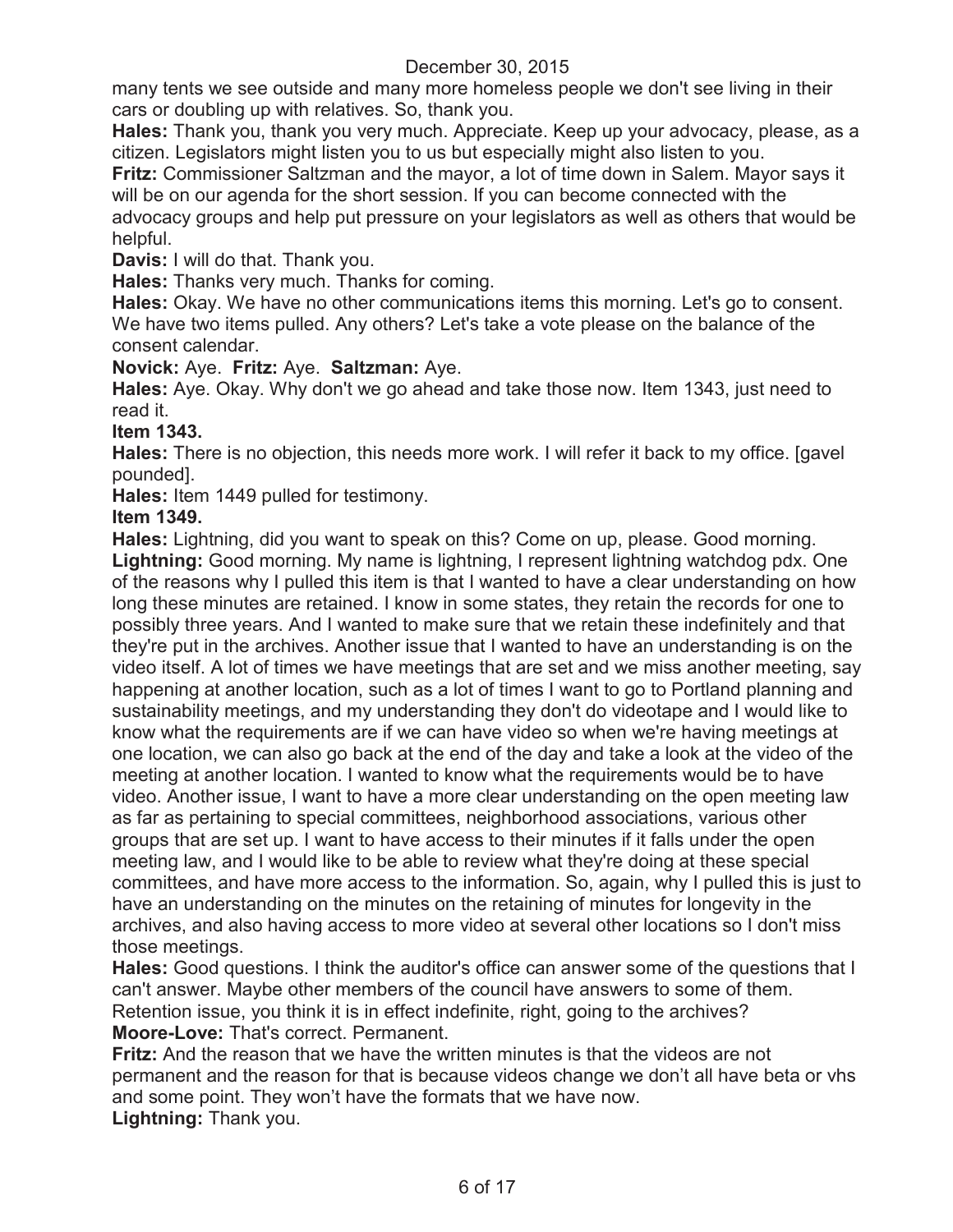**Fritz:** The other questions that you asked, lightning, I was under the understanding that the planning and sustainability commission is videotaped and broadcast. It used to be. Commissioner Leonard had it started when I was on it to keep an eye on me.

**Lightning:** I will double-check on that and contact the auditor --

**Fritz:** Not all commission meetings are because of the expense and difficulty of having Portland community media crews at all of the meetings.

**Hales:** They are on Channel 30 --

**Lightning:** My only question to that, if it is considered under the open meetings law to be a quorum and have enough commissioners present, minutes have to be taken under the law. Plain and simple.

**Fritz:** But they don't have to be videotaped. And the answer to the neighborhood association minutes, yes, those are required to be available to the public and you can check with the office of neighborhood involvement to find out how to get those. **Lightning:** Very good. Thank you.

**Hales:** Good morning.

**Joe Walsh:** My name is Joe Walsh, representing individuals for justice. We are here today to support Mr. Lightning's position and also we have a concern that i'm sure you're aware that the state of Oregon got an f from the organizations that grade transparency. An f. Including Portland. So, when we do these type things and you put them on consent agenda, and you deprive your citizens of the discussion you just had, explaining some things, if you look at the title of this item, there is no way to understand what it is. It's just the minutes for a couple of months or three months or four months. No in-depth conversation that you just had. And that's our suggestion that you do not put this stuff on consent agenda. Consent agenda should be paying bills. They should be very regular things. They should be noncontroversial stuff or non-informational stuff. This stuff is important. This is the minutes of the meetings. And it takes a little bit of explanation for the viewers to see it on tv, to figure out what you're talking about. For those who come here often, maybe we understand it. But if somebody is watching this on television and reads that title, they don't have a clue of what you're doing. And that's your problem. You need to tell the people of the city what you're doing a lot. Thank you.

**Hales:** Thank you. Thank you both.

**Hales:** Okay. This is a report. Is there a motion to approve it?

**Novick:** So moved.

**Saltzman:** Second.

**Hales:** Further discussion. Roll call, adopting the report and approving the minutes for the six months.

### **Novick:** Aye.

**Fritz:** Very much appreciate the discussion and the reason we have a consent agenda that is published so that if anybody has questions they can pull it at any time. If there is nothing controversial, it can continue to go through. I continue to be concerned about adopting six months' worth of minutes at once. I know that the city auditor's office and council clerk's office is greatly understaffed and this is, I appreciate the diligence in getting it done. When I was first on the council, we were approved minutes from years past, never mind months' past. I would certainly support more staffing for the council clerk's office so that we could have the minutes approved every month rather than every six months. My staff doesn't have the capacity to go through all of the minutes and with my accent, sometimes things are not quite what I said. I can't remember what I actually said quite sometime later. So, I - - I acknowledge that it is a staffing issue, and just want to call that to the council's attention. I agree with Mr. Walsh that it is a transparency issue and if we could have more timely minutes for those not able to watch a video or to look through the e-files, I think that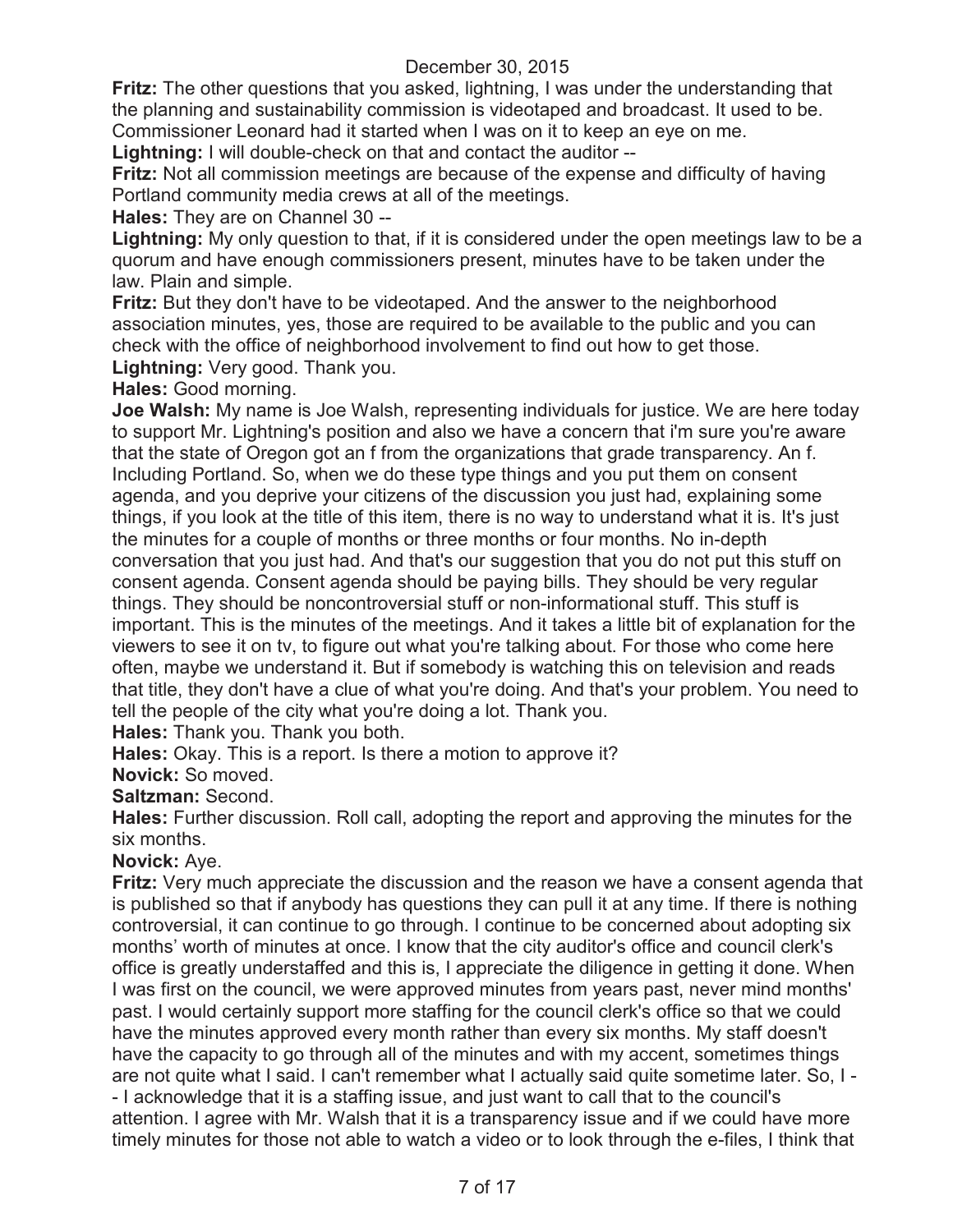would be helpful for citizens if we had summary minutes as well as verbatim minutes. Thank you for your work in the council clerk's office and aye.

## **Saltzman:** Aye.

**Hales:** Aye. [gavel pounded]

**Hales:** Let's move on to regular calendar, please. Item 1350.

**Item 1350.**

**Hales:** Good morning.

**Barbara Gibson, Procurement Services:** Good morning. Good morning, mayor, council. Procurement manager. Today you have before you the chief procurement officer's report recommending the contract award to u.s. Bank national association for the fleet credit card services on behalf of the bureau of internal and business services -- the contract cost is based on the purchase of approximately 250,000 gallons of motor fuel for Portland vehicles, for a total not to exceed \$850,000 per year, or \$4,250,000 for the five-year agreement. In accordance with city code, city is able to participate in the cooperative procurements without requiring additional competition for establishing price agreements for the purchase of goods and services. Under this authority, the contracting agency listed the must use the source selection method that is substantially equivalent to that of the city. The western states contracting alliance competitively solicited this agreement. The state of Oregon issued a corresponding participating agreement allowing the municipalities to utilize the agreement as required by city code. The city publicly noticed its intent to utilize this agreement on November 24th, 2015, and no comments were received. Don De Piero from City fleet is here to answer any technical questions that you may have. If not, I will turn this back to council for any questions regarding this solicitation process.

**Hales:** So, a couple of questions how this works. So, this is a not-to-exceed contract, total of \$850,000 a year. That's mostly for the cost of the fuel itself, right? And then u.s. Bank is going to charge us a fee presumably for the use of the credit card. Is that built into this agreement or --

**Don De Piero, City Fleet:** I don't know that for sure, mr. Mayor. I could check on that and find out for you.

**Hales:** And the -- presumably if this was competitively bid from multiple jurisdictions, they got the best deal they could from the bank in terms of how much of a fee we will be charged for the transactions. Other questions?

**Fritz:** Thank you. What's the price of fuel at commercial stations compared with city-owned fuel tanks?

**De Piero:** On regular basis, around 25 cents per gallon cheaper than what you can get at a regular retail fueling station. And we don't pay road tax from the very beginning. So it is actually very substantially discounted when we get it.

**Hales:** State or federal? We don't pay state or federal gas tax?

**De Piero:** Federal tax we do pay, but not the state.

**Hales:** Okay.

**Fritz:** Which bureaus use the cars and how much?

**De Piero:** There is -- the two primary bureaus, police and fire bureau. There are a couple of other cards out there, such as government relations has some cards, but that is primarily the main people that take advantage of the card.

**Fritz:** We have 10 fueling stations citywide, is that correct?

**De Piero:** Presently we have nine, in the process of putting number 10 in place right now. **Fritz:** We don't have one on the west side. Nine on the east side, is that correct? **De Piero:** That's correct.

**Fritz:** Thank you. What are the accountability mechanisms to make sure that the use of the cards is minimized?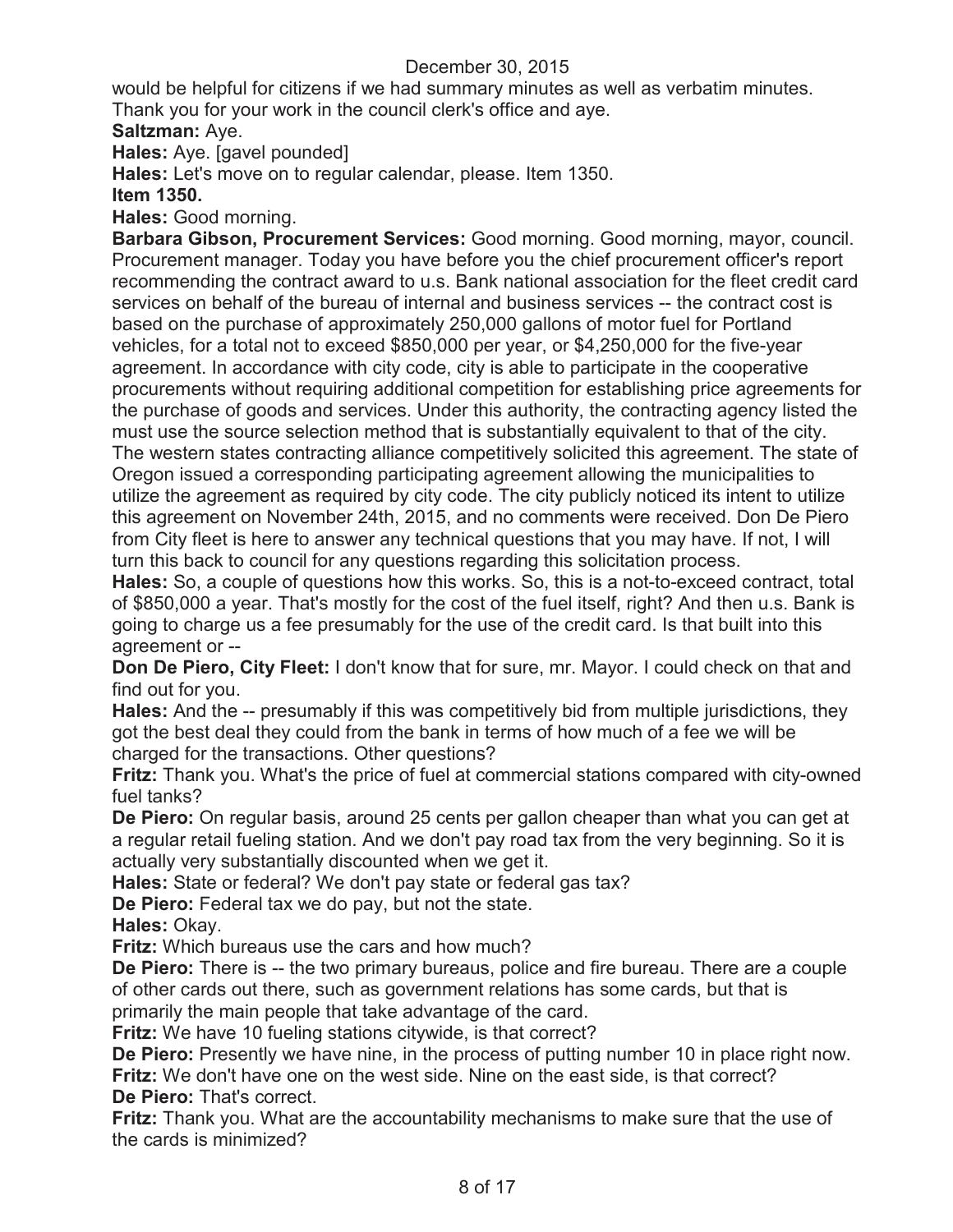**De Piero:** All of these cards are actually attached to a vehicle. They aren't attached to a person. So, the card is part of the vehicle, I guess you would say, when the vehicle is issued, we issue a card with it. It is really up to the bureau as far as the monitoring and regulating the actual usage of the card, but that card is for that specific vehicle. And when they go to the fuel pumps, they have to enter in mileage and other information to obtain their fuel from it.

**Fritz:** And they pay the price minus the road tax of that particular station, right? **De Piero:** That's correct.

**Fritz:** Is there any incentive for a driver to find the cheapest gas in the area rather than the one that happens to be the most convenient?

**De Piero:** No, there really isn't. A lot of the retail fuel stations accept the card and whoever accepts it is where they're allowed to go presently.

**Fritz:** I realize I voted for putting out this procurement and I appreciate your diligence in putting it out. Mayor, I think this might be an opportunity to save money without cutting jobs. If we're paying 25% more for fuel at a commercial station, we're subsidizing the gas companies rather than utilizing our own fuel, I am wondering if we could set this over for a week or so because I would really like to put in at the same time some accountability mechanisms and perhaps even reduce the amount to encourage, for instance, the fire bureau to take the time to go to the city fueling station, which is way cheaper, and then otherwise to make sure that the cars that are using this are finding the cheapest gassing station, which, you know, I think most of us do that. We know our area. We know where the cheap gas is. On the other hand, you sometimes run out and get it from a more expensive one. If I had a credit card that wasn't going to come back and bite me, I probably wouldn't put so much effort into making sure that the fuel i'm getting is the most cost effective.

**Hales:** I'm certainly open to taking more time and making sure that we minimize the use, aside from the fact under the climate action plan, I hope we significantly reduce our use of gasoline motor fuel overall anyway, and we will purchase, I hope, more electric vehicles this year and keep shifting the fleet away from fossil fuel. But, you're right. In terms of using this versus going a few extra blocks to get to a fueling station, I think we ought to build in strong incentives and controls into the system to get people to do the economical thing rather than the convenient think wherever feasible. I'm not sure we're there yet either. Unless there is some operational reason why January 1 is going to come and life as we know it will end if we don't do this -- okay. Anyone else have any comments or questions? Great. Thank you both very much. Unless there is anybody who wants to testify on this, I will plan on setting it over. So, let's set this over to our second reading in January. Do you want to do that?

**Fritz:** Report, isn't a second reading.

**Hales:** Just set it over for two weeks.

**Fritz:** Please.

**Hales:** Does that work? Okay. We will continue this item for two weeks and bring it back on the regular agenda then. [gavel pounded]

**Fritz:** Thank you.

**Hales:** 1351.

**Item 1351.**

**Hales:** This is a long-awaited little project.

**Barbara Gibson:** Good morning, mayor, council, barb Gibson again. Today you have the chief procurement officer's report before you. Recommending an award 2kg contractors incorporated for the walter's hill radio site upgrade project. Construction contract based on the bids received, \$832,000. Original engineer's construction estimate was \$450. In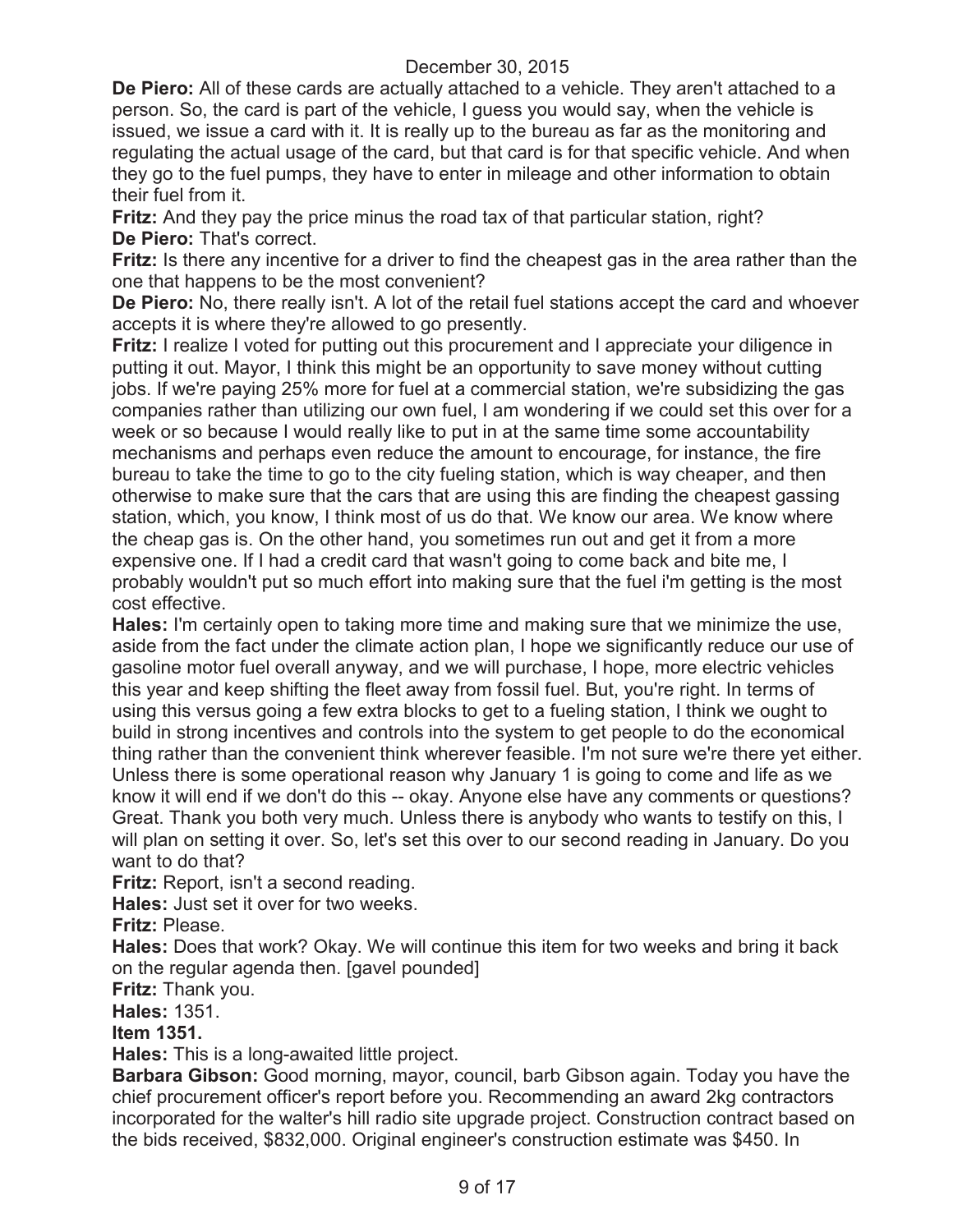august, city issued an invitation to bid 107 from the previously noted project. In October, two bids were received. 2kg contractors was deemed responsive to the bid requirements of the solicitation, and they have identified 35% of the subcontracting dollars going to minority, women-owned and emerging small businesses. Jeff is here with me to answer any technical questions that you may have about the project. If not, i'll turn it back to you. **Hales:** Questions? Okay. Maybe you get off easy on this one. That's the whole point. Thank you. Anyone that wants to speak on this item? If not, let's take a roll call vote, please.

### **Novick:** Aye.

**Fritz:** I know this has been a somewhat controversial project in Gresham. I'm glad to see it coming to fruition because it is really important for our emergency communications, aye. **Saltzman:** Yes, I am, too, glad we were able to come to the agreement with city of Gresham who had some concerns about this. Good work. Aye.

**Hales:** Well, Jeff, thank you, and Fred miller and others that worked so hard to get this to a non-event where we have got agencies working together cooperatively to make sure that we have a safe and effective radio system and we have peace in the larger community in terms of the local impacts of what we have to do to make the system work. Fact this is a non-events, doesn't mean there was not a great deal of effective work done and I want to say thank you for that. Aye. [gavel pounded]

**Hales:** Okay. 1352.

### **Item 1352.**

**Hales:** Good morning. How are you?

**Satish Nath, Office of Management and Finance:** Good morning. Mayor, and good morning councilmembers. Enterprise business solutions manager, and i'm here to comment on the specific contract amendment. In 2006 city entered into a 10-year contract sap America contract supports the implementation -- financials, asset management solutions. Completed in 2009, implemented about 57% of the software. Since 2009, enterprise business solutions, continue to stabilize the solutions and some of the remaining -- today we have increased the percentage from 57 to 71% of what was purchased. Increasing the use also requires increasing the licenses with sap. And in this contract amendment, i'm requesting additional funds to be in compliance with sap licenses. And i'm here to answer any questions.

**Hales:** Where does that additional funding come from?

**Nath:** Internal service rates

**Hales:** Out of rates from all of the bureaus.

**Hales:** Other questions? Thank you very much.

**Nath:** Thank you.

**Hales:** Anyone want to speak on this item? Let's take a vote, please.

**Novick:** Aye. **Fritz:** Aye. **Saltzman:** Aye.

**Hales:** Thank you very much. Aye. [gavel pounded]

**Hales:** 1353.

**Item 1353.**

**Hales:** Commissioner novick.

**Novick:** Proposed bridge replacement project will demolish the existing bridge structure - pbot has been in communication with the relevant property owner, church, and their support of the project. Compensated for the slope easement and temporary construction easement.

**Marty Maloney, Portland Bureau of Transportation:** Good morning, mayor and commissioners. My name is Marty Maloney, pbot right of way. Commissioner novick did a wonderful job of explaining the ordinance. I guess I just wanted to reiterate that having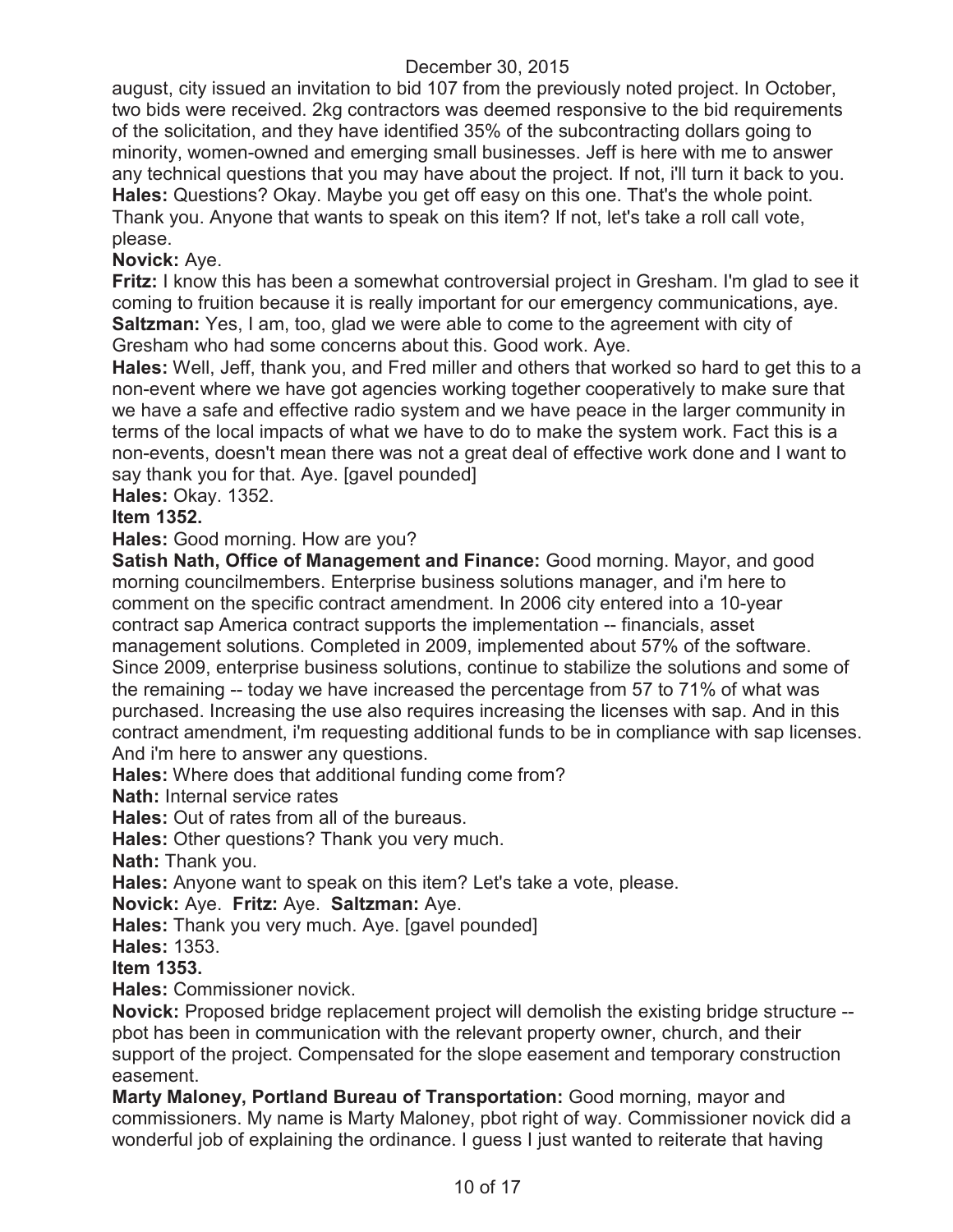spoken to the property owner, and property owner's representative and they understand the project and the need for the right of way acquisition and so really other than that, I can turn it back over to council and if you have any other questions --

**Hales:** I'm having trouble visualizing this. Northeast 90th and glisan, a bridge --

**Maloney:** You can't actually see it when you are coming up to it.

**Hales:** I missed it.

**Maloney:** I asked bridges and structures the same thing. When you go out there, you go by it real quick. If you are down on the property owner's property, you can actually see it. And really all they're doing, it is an old bridge they're infilling.

**Hales:** This is a local stream course or something underneath it.

**Maloney:** Yeah, it is real small.

**Hales:** Six blocks from i-205.

**Maloney:** And you can't see it at all.

**Hales:** I have lived in the city for 35 years and managed to miss it. Learn something new every day. Other questions? Thank you very much.

**Maloney:** Thank you.

**Hales:** And is there anyone who wants to speak on this item? If not, it passes to second reading. [gavel pounded].

**Hales:** 1354.

### **Item 1354.**

**Hales:** Second reading, roll call.

**Novick:** Colleagues, I wasn't here, but it is my understanding that the last time the council approved a meter rate increase, it was somewhat controversial. This time, thanks to the work of pbot staff and our stakeholder group, we have an almost unanimous recommendation from the stakeholder group for the rate increase and they did such good work that nobody testified against that proposal last week. I want to thank Malisa and Judith of pbot in particular, and of my staff -- the stakeholder subcommittee member who took time out of their day to testify at the first reading. I want to say that one thing i'm particularly pleased about here is that we have restored the appropriate balance between the cost of on-street parking and garage parking. One of the reasons I asked for the transportation bureau, a few years ago, was when I read tom vanderbilt's book -- he made traffic management sound fascinating. One piece of traffic management is parking management. And pointing out following up on the research of donald schupe, a lot of urban traffic consists of people circling the block looking for a place to park. We should do what we can to minimize it. Our policies have actually been encouraging that in the past few years. Certain time periods, it is cheaper for people to park on the street than park in our garages. Some people have an economic incentive to circle around looking for a place to park on the street. Obviously from a traffic management perspective, better off getting people off of the street and into the garages. What this proposal will do restore the appropriate balance, make it somewhat more expensive to park on the street than to park in the garage. Proper incentive to get people off of the street. That is my particular nerdy reason to be excited about this particular rate increase. Thank you very much to everybody again. Aye.

**Fritz:** Thank you very much, commissioner novick. I was here in 2009 when we last increased the parking rates. Doing it now is quite sometime later. And seems reasonable, and it was very controversial in part because of the beginning of the recession and it was very hard for everybody to be able to manage. I particularly appreciate with this proposal, with this change that there is also a stated plan to look at providing garage parking for evening workers in the retail and custodial care industries. And, so, that's something that i'm personally interested in, and also I believe is important component of this. It does come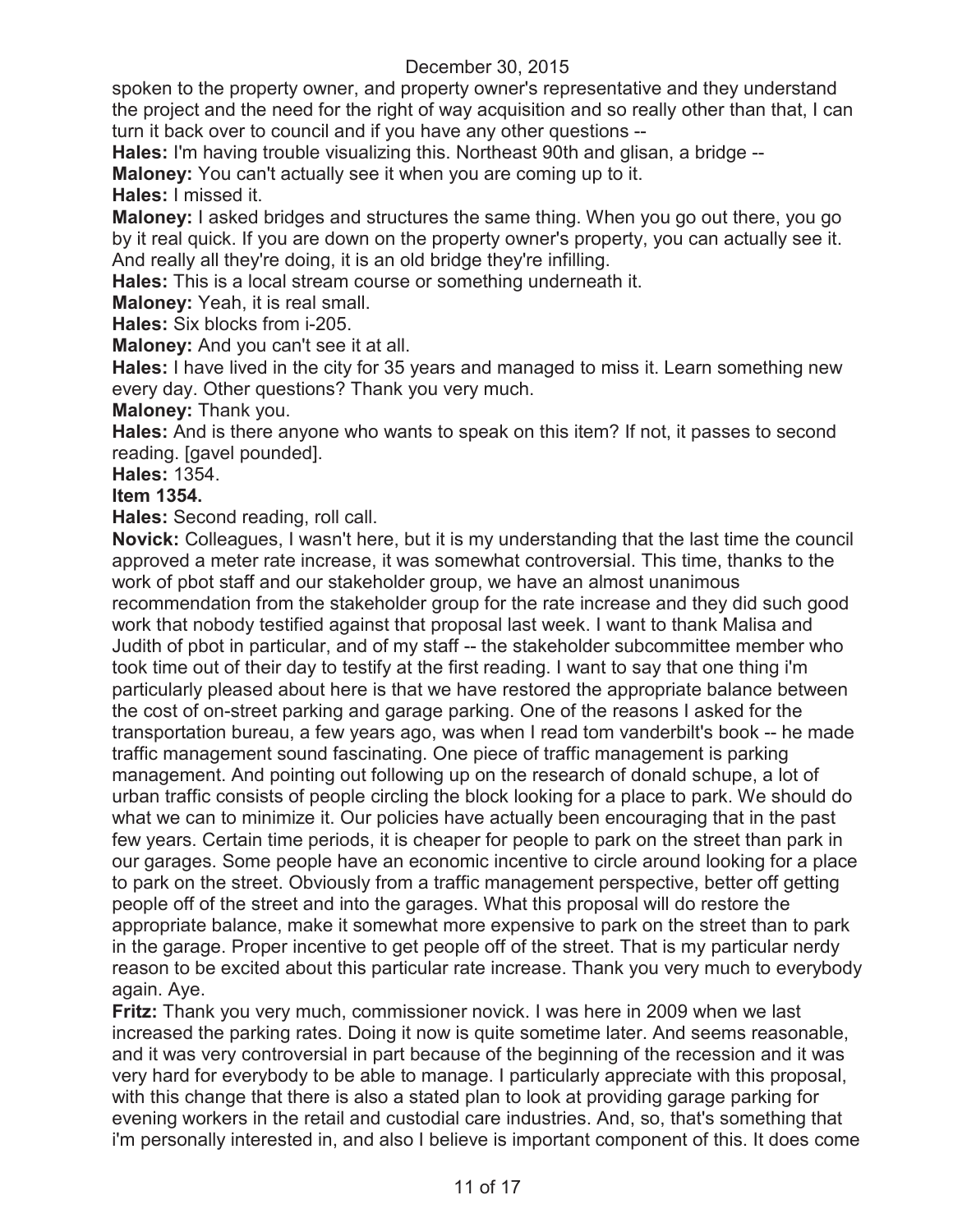with a favorable recommendation from the Portland business alliance and downtown retailers with the stipulation that we continue funding the downtown marketing initiative. And, so, that's something that I am aware of and very pleased that they have continued - that they support this raise and we do want to keep our downtown a vibrant and active place, and I think this -- these regulations will do that. Thank you commissioner novick. Aye.

**Saltzman:** I appreciate all of the good work that has gone into this proposal. And it was evidenced by nobody testifying against this and I am glad to understand and learn that there will be more 90-minute meters replacing one-hour meters. I think that is a step in the right direction and also that the meters terminate at 7:00 p.m. I think that is very important for, as we have talked about, for people who work downtown in the evenings. I think keeping 7:00 p.m. Is a good hard time to make the parking meters free. Thank you, aye. **Hales:** Yeah, great work. Times when we have to increase taxes or fees when it is not consensual. But this time you reached an amazing level of consensus. And that is an impressive piece of work. Thank you for bringing a good idea forward in a very untroubling way. Aye. 1355.

### **Item 1355.**

**Hales:** Roll call, please.

**Novick:** Aye. **Fritz:** Aye. **Saltzman:** Aye. **Hales:** Aye. [gavel pounded]

**Hales:** And 1356.

**Item 1356.**

**Hales:** Roll call, please.

**Novick:** Aye. **Fritz:** Aye. **Saltzman:** Aye. **Hales:** Aye. [gavel pounded]

**Hales:** And 1357.

**Item 1357.**

**Hales:** Roll call vote, please.

**Novick:** Aye. **Fritz:** Aye. **Saltzman:** Aye. **Hales:** Aye. [gavel pounded]

**Hales:** And 1358.

### **Item 1358.**

**Hales:** Commissioner Fritz.

**Fritz:** Thank you, mayor. Mary ann Cassin.

**Mary Ann Cassin, Parks & Recreation:** Good morning, mayor hales and members of the council. My name is mary ann cassin, manager of the parks replacement bond program and I hope you agree with me that I have more good news today. Bringing forward 24 contracts. We started to work on this in July. It was a competitive process, and we did a lot of outreach to get to this point. The concentration areas are in civil engineering, landscape, architecture and architecture. The total amount for each contract is \$250,000. But it will be divided up into smaller task orders and will get us through the next three years. As you know, seven focus areas within the bond. But this will work on all of them. And this diagram shows you the rollout for all of the projects and I circled the ones where we hoped to use the on-call contracts. Obviously a lot of them are over this -- smaller contracts, large proportion of the contracts will continue to be in the rfp program. Where necessary, we will love the flexibility to use the smaller contracts and get them on board quickly and efficiently. The smaller consultants like the system as well that we have been told they spend as much as \$10,000 putting rfps together. To have this all up front saves them and us time and money. The use of these projects, of these contracts will not be limited to the bond. They will be used for ongoing cip projects. Currently 212 projects on the list. Other staff that are involved in construction, oversight, planning, etc., will also have access to these contracts --

**Fritz:** Cip stands for capital improvement projects.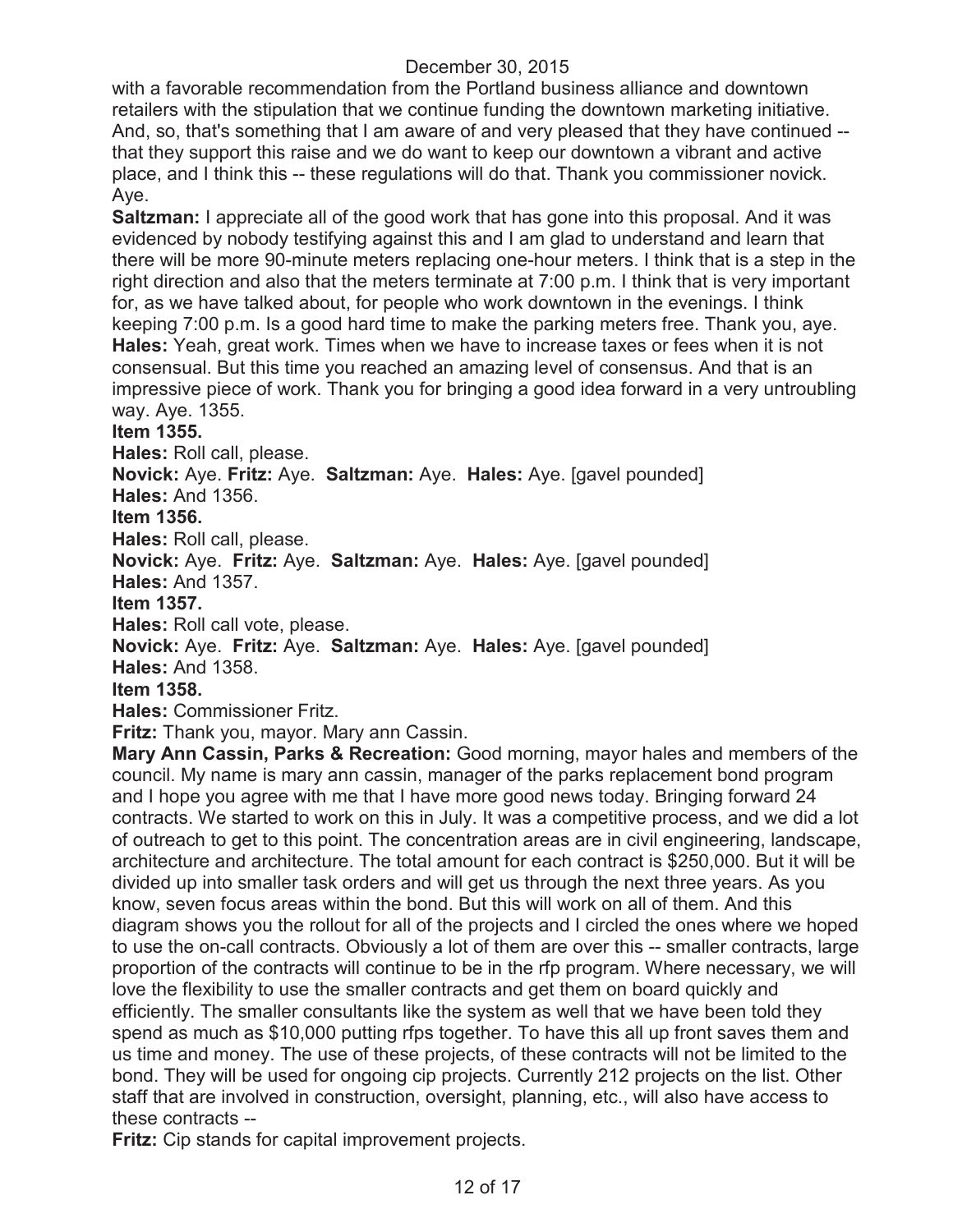**Cassin:** Thank you, sorry. This is just one page of the five-page list of ongoing capital improvement projects that are in the works right now. It will also enable us to act quickly when there are partnership or emergency situations where we need to get consultants going quickly. When it comes to minority, women, emerging small business -- we worked extra hard. Our outreach included two in-person events at owame, one at namco, the contracting board, partners in diversity and we contacted all of the chambers of commerce -- strategic plan with the help of folks at procurement -- about what is the best way to get the words out. We took a little extra time to put the process together and get as diverse of a pool as we could. I have the numbers parsed a million different ways. Overall utilization is 54%. The best representation is in the field of architecture where we have 75%, and civil engineering is at 30%. Finally, you will be seeing more of me in the months to come. These are the rfps on the horizon in the next couple of months, including the ones for the maintenance facilities. Ventura Park, pioneer courthouse square we still need a cmg fee for that. Can I answer any questions?

**Hales:** Questions? Great presentation. Thank you very much.

**Cassin:** Thank you.

**Hales:** Anyone want to speak on this item? If not, let's take a vote, please. **Novick:** Aye.

**Fritz:** I'm tremendously honored and proud to be part of implementing the bond measure that the generous taxpayers of Portland passed last year, and the team at parks. Particularly proud that we're putting our money where our mouths are in terms of equity and involvement of minorities, women, and emerging small businesses. 75% in architectural services. Commissioner Saltzman, perhaps some of those folks on the design commission or some of the other development services commissions. It's -- even the ones that are not starting up as state of Oregon certified businesses are committing to using subcontractors to increase the amount of money that is going to the folks that it doesn't sometimes go to. I'm very, very proud of this ordinance and thank you very much for all of your hard work. Aye.

**Saltzman:** Yes, this is an extremely good work and very high minority, women, emerging small business participation. Good work. Aye.

**Hales:** Well, it may be obviously, because resume building is important in any field, but having worked in the consulting and engineering firm for 10 years, giving these small firms this kind of traction of having actual project experience with a major governmental entity, it is very valuable to their future and dollar amount of current income is great. You keep the firm going. But its long-term value is enormous for these companies. That's why getting this kind of performance is what we want as a city and it does a -- great work. I'm going to vote for this only on the condition in the future parks commissioner brings an ordinance that changes mary ann's title from replacement bond manager to irreplaceable bond manager. Aye. [gavel pounded]

**Hales:** Thank you.

**Hales:** 1359.

### **Item 1359.**

**Hales:** Commissioner Saltzman.

**Saltzman:** Thank you, mayor. This is an important tool to provide the chief that will ultimately improve her ability to manage the bureau and also reduce the use of overtime. With that I will turn it over to chief janssens.

**Erin Janssens, Portland fire and Rescue:** Good morning mayor and commissioners. This ordinance provide county relief days for the Portland fire rescue deputy chiefs in emergency operations. County day, day off provided to all of the firefighters who work on the front lines in the emergency operations in order to reduce their assigned work week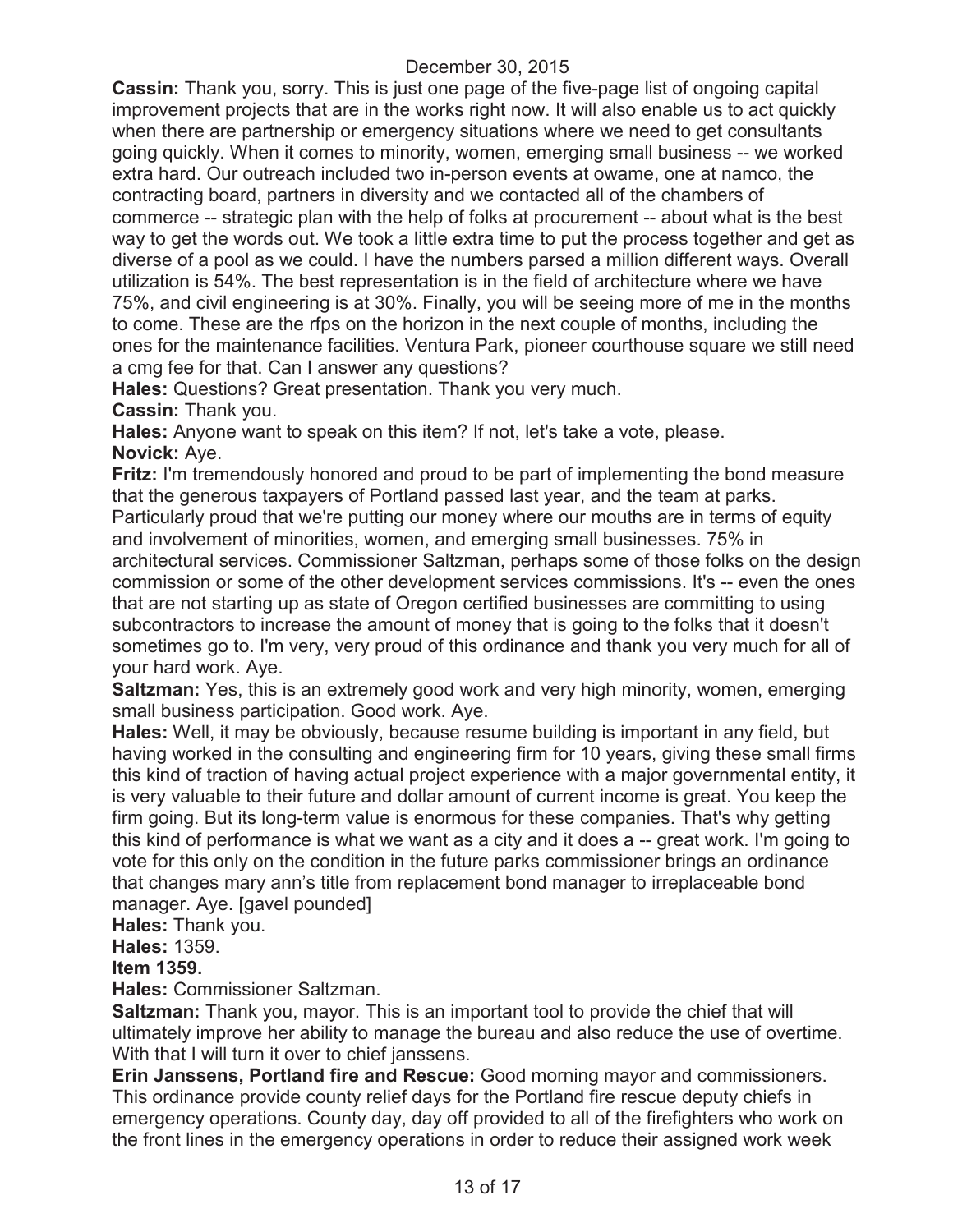from 56 hours to 51.69. So, Portland fire and rescue provided these days to emergency operations deputy chiefs until fiscal year 2013-14, when it was determined that the Kelly relief days were a negotiated benefit for local 43 members to which nonrepresented employees such as emergency operations deputy chiefs weren't entitled. The main reason for the determination was that providing the kelly relief days required the emergency operations deputy chief's position to be backfilled, resulting in substantial overtime costs. Accordingly, eliminating the kelly relief days resulted in a budget savings by reducing overtime costs. As a result of this change, deputy chief no longer receives scheduled time off every 13th shift like all of the other firefighters working on the line. But the impact of that was that there wasn't any corresponding change in their pay scale, meaning that the emergency operations deputy chiefs were working more hours, 216 to be exact, for the same rate of pay effectively decreasing the hourly rate. This also caused a wage compression between the emergency operations deputy chief and the battalion chiefs who report to them so that there was only a nine cents an hour differential between the two. Currently the top step base rate for emergency operations chief, nine cents more than the battalion chiefs, which is only a tenth difference between the two steps. For comparison, the differences between top steps between the other three ranks within Portland fire and rescue are 15% at each step. So, the proposal we have restores equity to the personnel, three in total, and restores them to the same schedule as all of the front line firefighters who they supervise. By using the 40 hour deputy chiefs to flex their hours and fill the periodic relief shift, the proposal also ensures that we don't incur overtime costs. I think it is a very good and sound proposal. So, the benefits, solves multiple problems, eliminates the wage compression between the deputy and battalion chief ranks, restoring the deputy chiefs to the same schedule they had prior to 2013-14 it ensures there is no additional overtime. And it provides a management tool for us with some incentive for people at that level to step up and take on additional workload.

**Hales:** Your explanation makes sense, but how is it that it has neither a positive nor a negative financial effect?

**Janssens:** What we did was we -- we have some 40-hour deputy chiefs, also non-rep and we are going to utilize those people on occasion when these kelly days come up. Only three members that they are having to cover. It is only every 13th shift. That is around every not quite a month and a half time, but approximately that time, and those other nonrepresented people are going to fill in for them and flex time out of -- **Hales:** 40 hour week --

**Janssens:** Yes, flex that time off.

**Hales:** All right. Get it.

**Fritz:** People on the 40 hours, doing something else on --

**Janssens:** Correct. There will be some impact, but I believe that we will be able to manage that internally.

**Fritz:** I know you have been doing an excellent job of managing the budget and staffing overall, which is now you're proposing to do something which was cited as a cut in previous administrations. I appreciate that. We are all quite used to getting paid less per hour than the people that we are directly supervise, our bureau of directors, for example. I'm presuming that the deputy chiefs don't actually get paid hourly, on salary, right? **Janssens:** That's correct. They are not eligible for overtime. Already that is another issue battalion chiefs receive overtime and deputy chiefs routinely on a daily basis put in additional hours above and beyond. So, this reduction in the kelly days was really a significant blow to the moral of the employees who were already putting in hundreds of extra hours above and beyond that they're not compensated for. And then taking that small incentive and measurement of equity to those positions away was difficult.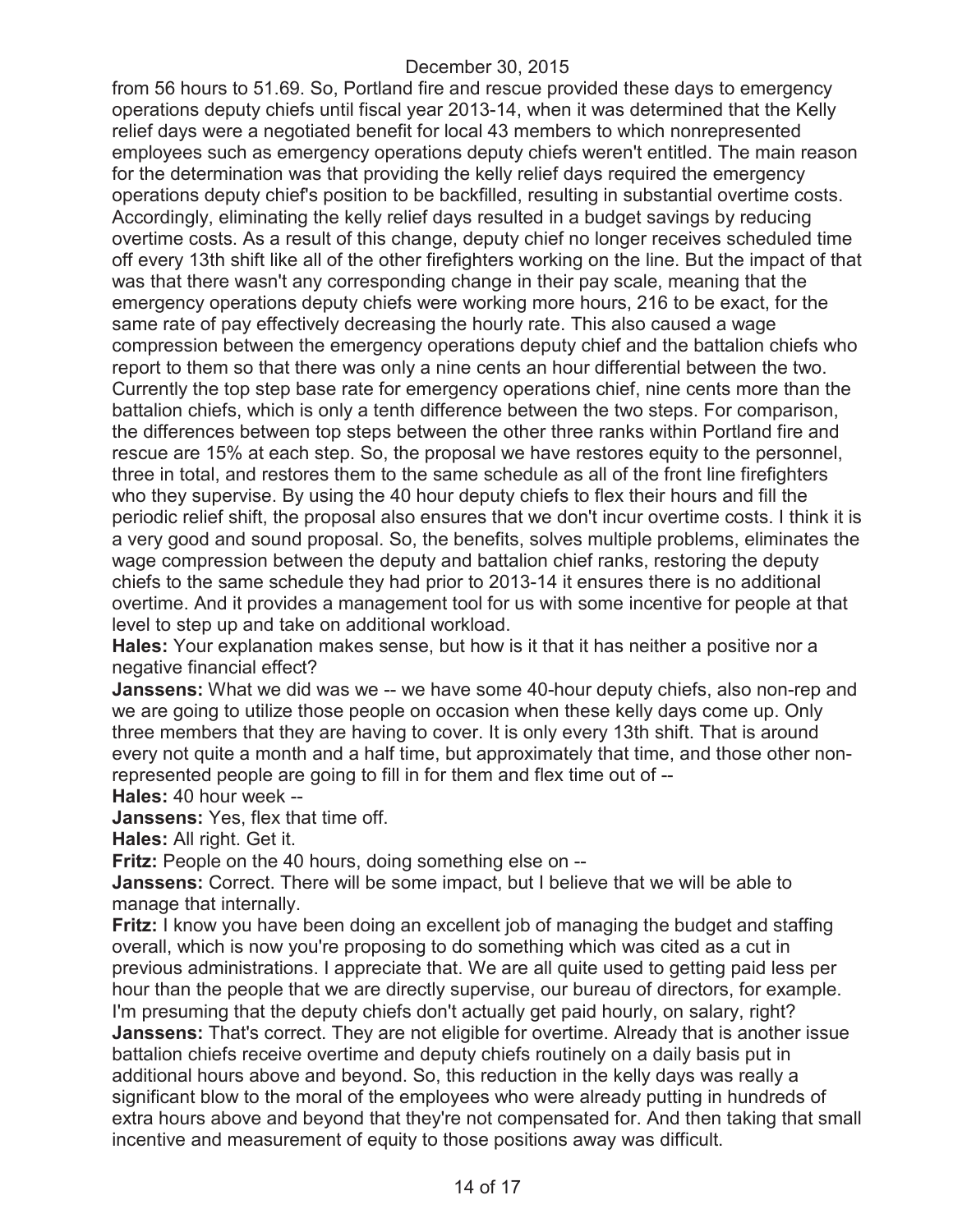**Fritz:** Deputy Chief, eligible for management relief?

**Janssens:** No, because we -- that was taken away also because it requires overtime to backfill again.

**Fritz:** In the fire bureau, you do not give non --

**Janssens:** That was taken away at the same time that the kelly days were taken away because of the fact that managemently anybody that required overtime was taken away.

**Fritz:** That makes sense in effect we're restoring three days where in our bureaus, in my office, i'm allowed to give up two weeks of management leave. That makes sense, thank you.

**Hales:** Other questions. Thank you very much.

**Janssens:** Thank you.

**Hales:** Anyone want to speak on this item? Let's take a vote, please.

**Novick:** Appreciate the explanation. I first read this item I thought that kelly days was a former deputy chief being restored to former status. Aye.

**Fritz:** Thank you for the explanation. That makes it very clear, aye.

**Saltzman:** I appreciate the chief coming up with this proposal and I think it will improve morale without incurring additional overtime. Aye.

**Hales:** Thank you. Aye.

**Hales:** 1360.

**Item 1360.**

**Hales:** Commissioner Saltzman.

**Saltzman:** Thank you, mayor. Home buyer opportunity limited tax exemption program provides a 10-year tax exemption to low, moderate income home buyers making home ownership more affordable to families in Portland. Home ownership provides families with long-term stability. It ensures that children don't have to change schools as much and fosters generational wealth building. This program, along with our system development charge waivers are key tools in our toolbox for partnering with both the private and the nonprofit sector to create home ownership opportunities for low and middle income families. Each year, this body is required to set by state law to establish the sales cap under this program. And this morning, the Portland housing bureau is requesting that we set the sales price cap at \$310,000, which is equivalent to 100% of the area median price for -- median sale price for Multnomah County. We have dory Van Bockel here to answer any questions that councilmembers may have.

**Hales:** Okay. Not sure that we have any. But we will have you available just in case. It looks like commissioner novick has a question, please.

**Novick:** I have all sorts of questions. Thank you. One question is, is there an annual limit to the number of eligible homeowners that can participate in this program?

**Dory Van Bockel, Portland housing Bureau:** Yes, this particular program has a limit on the number of homes that enter into the program. So, as far as builder applications that we accept each year, of 100, and then sold to home buyers.

**Novick:** How did we arrive at that limit of 100?

**Van Bockel:** That was part of the larger policy review of the tax exemption programs between the city and county and the schools that took place in 2012.

**Novick:** And how much -- so how many homes of this cost are built in a given year? **Van Bockel:** We have fully utilized the cap over the last few years.

**Novick:** Increase the gap, more people would take advantage of it?

**Van Bockel:** That is very possible.

**Novick:** Described as part of an incentive to the development of affordable houses, I was curious about that, it seems that actually the developer doesn't make more money as a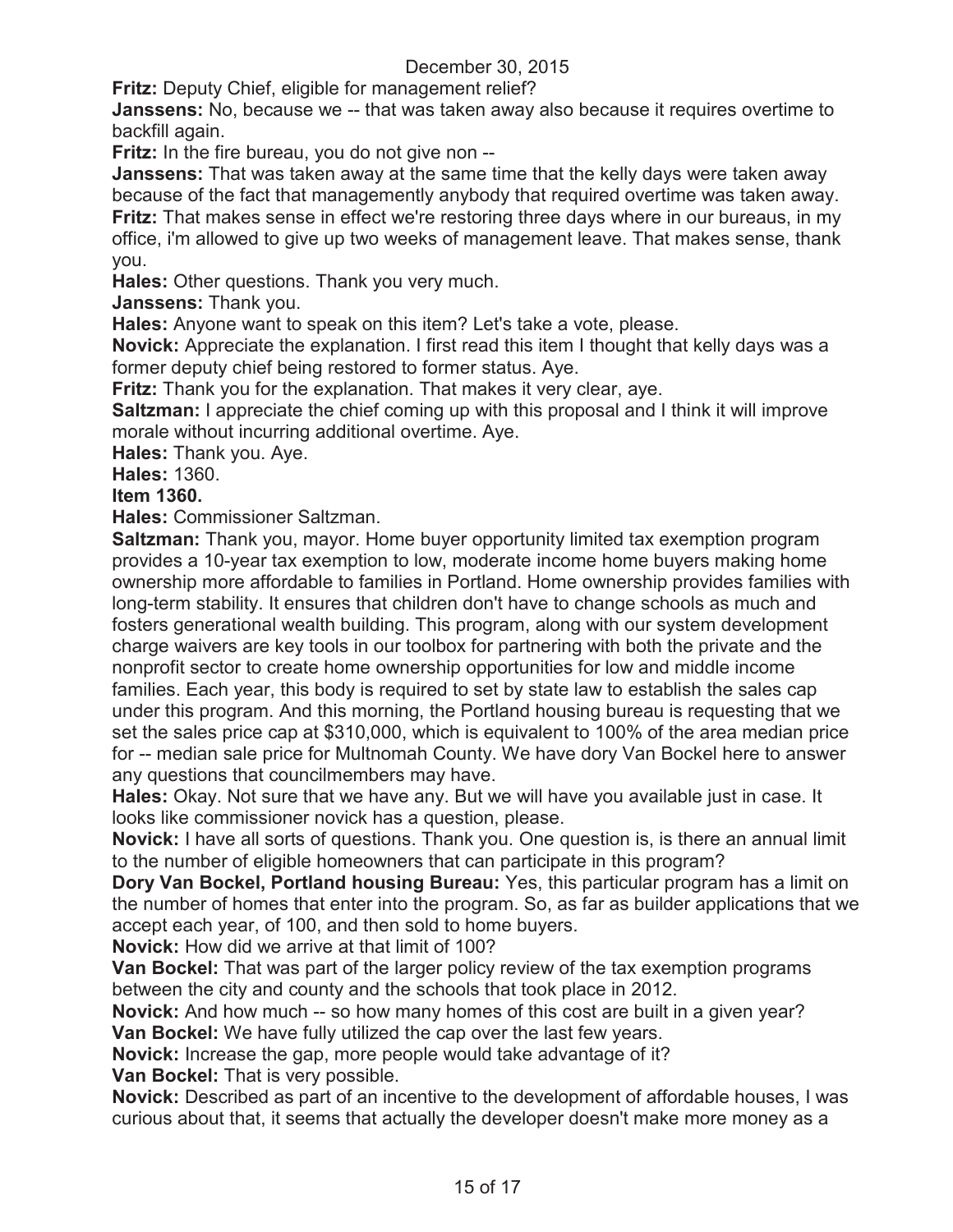result of the property tax rate, the developer sells the house for whatever the house is, you know, worth, up to this limit.

**Van Bockel:** Right. However, with the sale price cap, it is an incentive to developers to build homes that are more affordable, rather than maximizing the cost and profit out of it. And when it is coupled with the system development charge exemption program, which has the same home buyer requirements, that is a more direct benefit to the developer that then works to have that result. Beneficial for everyone.

**Novick:** I understand how the fdc waiver benefits a developer, but I don't quite understand why it helps the developer that the property tax waiver given the developer won't be the one paying the property taxes.

**Van Bockel:** Being that home buyers already qualifying with the same criteria for the sdc exemption, it is another benefit to help people at that medium income level. There is also an income limit for the programs as well. And, so, by having that tax advantage as well, it helps someone who is at that low to moderate income level to qualify for the home. It helps to sell them more quickly than they might normally. And it is a hot market, of course, but as things ebb and flow, but even now, more of an advantage for a home buyer even in qualifying for a loan to have the advantage of the tax exemption too.

**Novick:** Clearly it makes it easier for somebody of moderate income to buy a house. I actually wasn't aware that this program existed. I'm rather excited to hear that it does. One things that bothers me about the whole property tax system is that there is no progressivity to. You pay the same number of cents or thousands, whether a billion dollar house or \$300,000 house. And I wasn't aware that we had a creative way to give a property tax break to people buying lower cost houses. I would be curious to see -- analysis of looking at all of our property tax, sdc exemptions together, whether -- where this falls and whether we might want to possibly expand this program to cover more people. Commissioner.

**Saltzman:** You know, we definitely would love to expand it because it is so popular, as dory said. It was part of an agreement between the city, county, and school districts was the big look, right, in 2012? So, yeah, i'm certainly willing to have those conversations with the county. See whether -- you know, just as we had a conversation with the county to increase the multiple unit limited tax exemption. We can have this conversation because it is so popular and home ownership is so important.

**Hales:** I'm willing to assist in that, too. I think it is reasonable for us -- we have a housing state of emergency. It applies not only to renters but also to people trying to buy. It is not an easy market in which to do that. We have a couple of places in which we need to have a frank discussion with our other governmental partners, school districts and the county about decisions we might make that would affect overall taxation. One is the potential for forming a new urban renewal district to support the division Powell transit project and another might be this. But even if we do both of those things, even if we expands the halty and create that renewal area, we will only be clawing back, if you will, part of the windfall that we conferred on the county and school districts by the urban renewal reforms that we made last year. Both the general funds of both school districts and the county have been improved already by what we have done in reducing the scope of urban renewal. It is not like we are, you know, we're not really squeezing our partners, we're just blessing them a little less if we do these things, and i'm being a little playful here, but Multnomah county obviously shares our interest in housing affordability. I think everybody has a stake in taking another look at the question. Is this the right time to expand the availability of the program? I think it certainly is and we should have that conversation. I would be happy to help.

**Saltzman:** Yeah, a good framing of the issue to start that conversation.

**Hales:** Maybe the home for everyone committee can take up this agenda item.